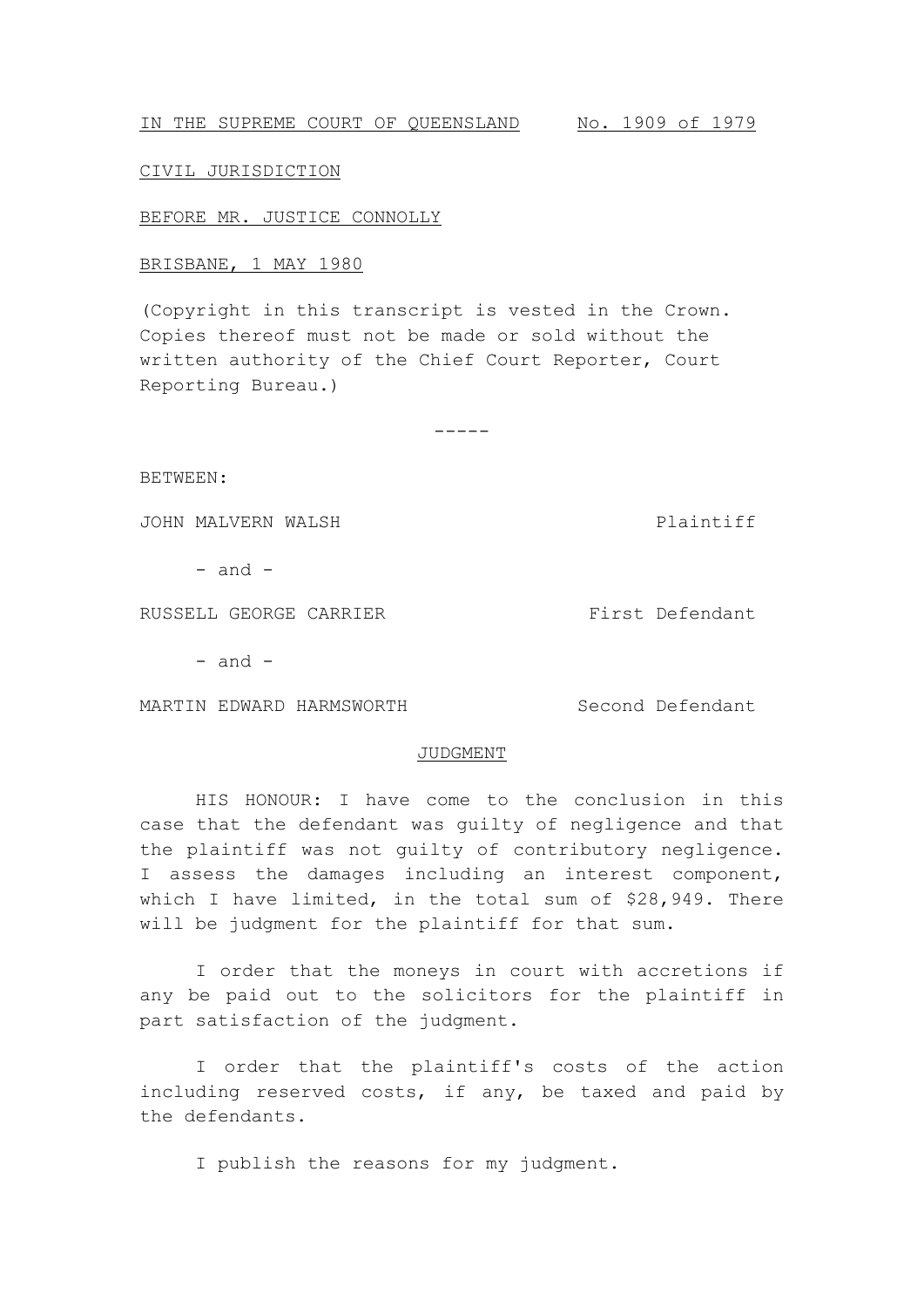IN THE SUPREME COURT OF QUEENSLAND No. 1909 of 1979

BETWEEN

JOHN MALVERN WALSH PLAINTIFF

AND

## RUSSELL GEORGE CARRIER First Defendant

AND

## MARTIN EDWARD UARMSWORTH Second Defendant

## JUDGMENT - CONNOLLY J.

At about 11 a.m. on 23rd December 1973 the defendant Carrier was driving a Leyland motor car in an easterly direction on Coleman Street, Leichhardt, a suburb of Ipswich in the direction of its intersection with Denman Street which runs north and south. There are give way signs at this intersection against the traffic approaching it in Coleman Street both from the east and the west. The plaintiff was driving a Holden motor car on Denman. Street in a northerly direction. It was a dry clear day. His visibility to the right was obscured by a tree and he concentrated his attention in this direction. When he was approximately 20 feet from the near kerb side of Coleman Street he saw the defendant approaching from his left approximately 50 feet back from the Denman Street kerb. The plaintiff was driving at 35 miles per hour. The defendant drove straight through the give way sign in front of the plaintiff's vehicle which collided with him at about the off-side rear door. The defendant conceded to the investigating police officer after the collision that he had not seen the plaintiff's vehicle. It is conceded that the defendant should be found guilty of negligence but it is claimed that a case of contributory negligence is made out against the plaintiff on the footing that he should have kept a better lookout to his left and driven more slowly. The visibility to the left in accordance with the plaintiff's direction of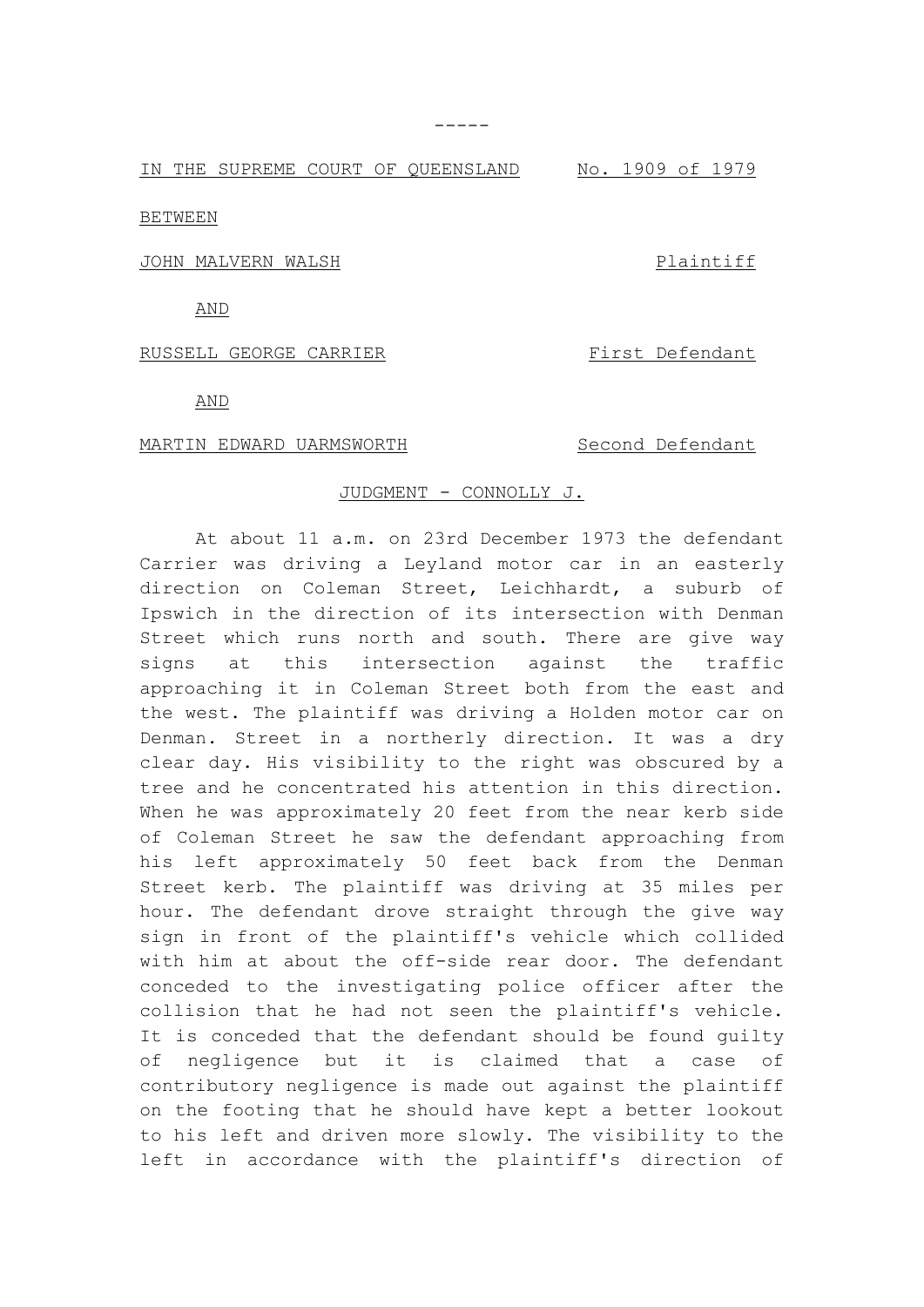travel was not particularly good and, as I have said, there was a problem to his right also. No doubt this is why the give way signs are located against the Coleman Street traffic. The plaintiff was driving at a speed permitted by the traffic regulations. His primary obligation, despite the existence of the give way sign was to yield to traffic from his right. He is not to be found guilty of contributory negligence for concentrating his attention in that direction. Nor am I prepared to find his speed excessive in the circumstances. Thirtyfive miles an hour is the speed limit in a built-up area but it is common knowledge that the speed is frequently exceeded. The traffic layout at this intersection is designed obviously to facilitate the movement of the traffic in Denman Street. I am not prepared to make a finding of contributory negligence against the plaintiff.

The plaintiff was born on 15th August 1937 so that he is now 42½ years of age. He qualified as a wood machinist but in 1959 enlisted in the Australian Regular Army as an infantryman.

The plaintiff did not lose consciousness as a result of the collision and initially had no symptons. However a day or so later he developed pain in the mid portion of the neck associated with a severe headache in the occipital area of the skull. X-rays did not reveal bony injury or any abnormality. There is now some indication of mild degenerative change between the fifth and sixth cervical vertebrae. The consensus of orthopaedic opinion is that he sustained a soft tissue injury to the musculo ligamentous supporting structures of the neck and possibly to a lower extent to the mid lumbar spine. He had various forms of treatment including a collar which he were on and off for quite some time, physiotherapy in the form of short wave diathermy and traction and in March 1975 was manipulated under anaesthetic. He had injections of portico steroids into the tender area of the back. The most serious surgical procedures he has undergone were three separate occipital neurectomies on 27th January 1976, 28th April 1977 and 13th February 1978. He seems to have been responding reasonably well to his treatment until in May 1976 he hit a bump while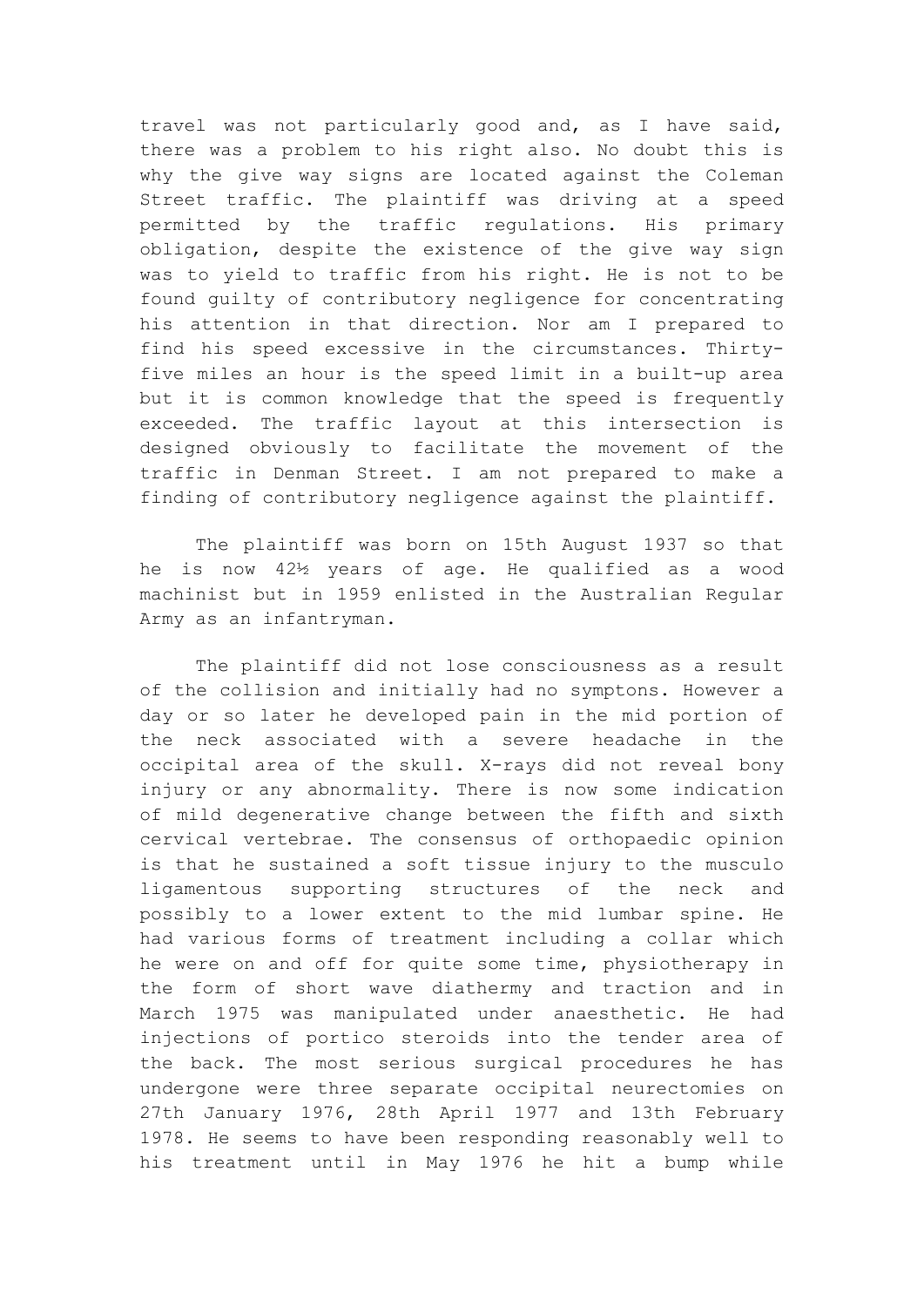driving a vehicle and the jar appears to have precipitated a recurrence of his headaches, backaches and pain in the neck. His head had struck the roof of the cabin as a result of the bump. He was given a further course of physiotherapy which seems to have improved him in the short term but he has settled into a situation in which he constantly feels tense and nervous and feels pain in the back and neck after prolonged activity such as driving. Views about his present situation differ slightly. Dr. Cleminson was of the view as long ago as October 1976 that the injury he sustained in 1973 produced a minor physical change but a relatively major psychological change. There is I think a general view that the pending litigation has contributed to his nervous tension and that there are prospects of substantial improvement once it is concluded. At the time of the accident he held the rank of Staff Sergeant. He was subsequently promoted to the temporary rank of Warrant Officer Class 2 but was never confirmed in that rank. His performance in the service deteriorated to the extent that he was about to be reverted to his substantive rank of Staff Sergeant and to avoid this he elected to take his discharge in 1979. During the last year he seems to have been in a state of constant depression. His wife says that she wakes in the morning to see him sitting on the end of his bed in tears and that he is moody with the children and exhibits an inability to control his temper. He is conscious that he drinks more than he should and he does not mix well with others. She feels that his situation is deteriorating. He has had financial worries since leaving the service and starting a business which has lost money.

Dr. Cleminson's final assessment of the plaintiff is that there is little physical, evidence of any serious degree of cervical spondylosis in that he still has a reasonable range of cervical spine movement. He has however extensive and widespread tenderness throughout the neck and shoulder region, persistent low back pain and a pallesthesia in the occipital region of the skull. Dr. Cleminson attributes his present-physical symptoms fully to the motor vehicle accident. However he regards his major disability as undoubtedly being his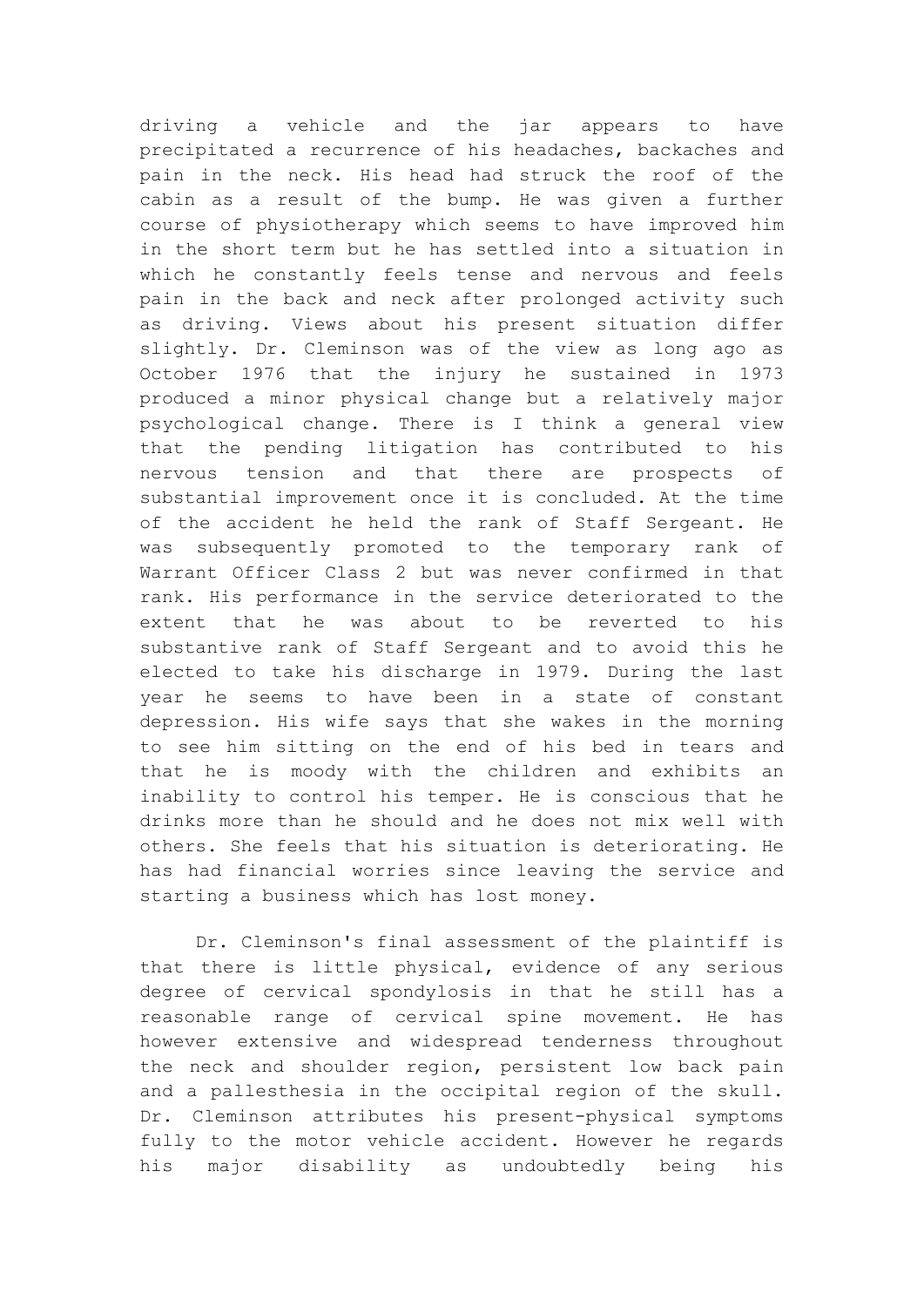psychological one. He points out that the one interacts with the other.

He is presently employed, on probation, as an occupational technical teacher at the Ithaca College of Technical Education. If he holds this appointment his change of occupation from the service to civilian life will not, it is conceded, involve any appreciable loss of earnings. However the principal gave evidence and it is clear that concern is already felt about his personality and ability to relate to fellow teachers and no doubt to students.

The defendant would seek to minimise his damages on a number of grounds. First, it is said that for reasons which I shall have to examine he was in December 1973 already a vulnerable personality who was likely to succumb to neurotic illness under moderate to severe stress. Second, attention is drawn to, an incident in April 1975 when a vehicle of which he was in charge, with a junior soldier at the wheel, fatally injured a pedestrian. It would seem that both the driver and he were under the influence of liquor and he was severely reprimanded for his part in this incident. He obviously feels very responsible for it not only in relation to the deceased person but because of the situation of the driver. The view of Dr. Milner was that this episode should be characterized as a severe stress at least in his case so that, the defendant says, his present situation cannot be confidently ascribed solely to the accident of December 1973.

It is I think beyond question that the assessment which has been made of him in the service for many years now as a vulnerable personality is wholly accurate. In a psychiatric report of 4th June 1971 Dr. Richards of Townsville described him as having come up the hard way. His father deserted the family when he was six years of age. His mother was unable to work and care for the three children and they were fostered out. She died of "barbiturate poisoning" at the age of forty-three. The doctor's assessment is that the plaintiff felt he had to succeed by his own efforts and he became efficient in his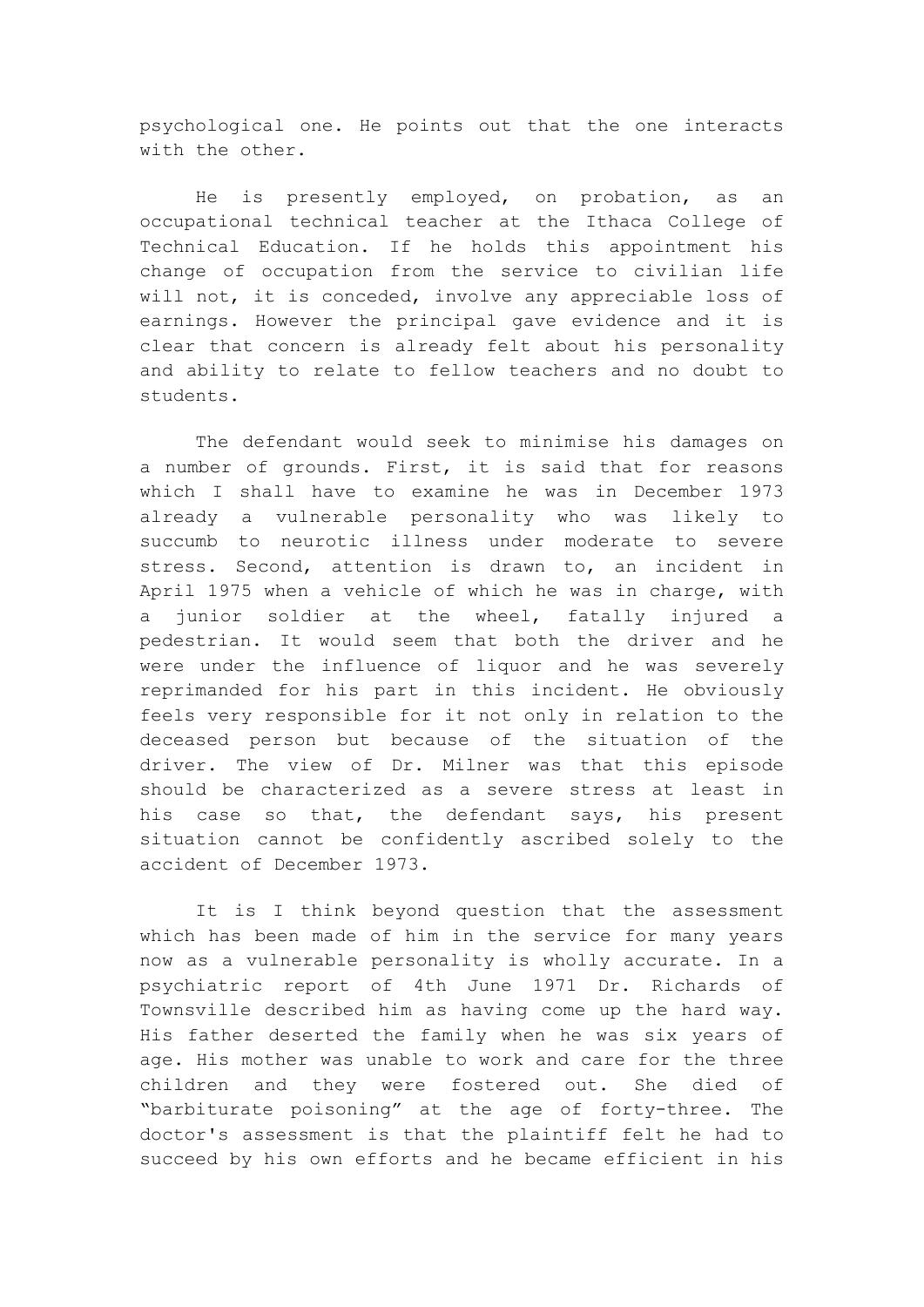chosen trade. He served in Malaya for two years and later had two years with Special Air Service in Perth during which time he did thirty-four jumps. He had always been physically active at least up to 1965 playing football, squash, volley ball and doing lifesaving in the summer. In 1965 he injured his left shoulder playing football as a result of which he had been classified as fit for administrative duties only and was so classified in December 1973.

I think it right to say that he did exhibit a lifestyle of compulsive work and drive. He had had a singularly undervalued childhood and he probably compensated for this by setting himself goals for his personal efficiency which not-only proved difficult to achieve but which, coupled I should think with a lack of sense of humour, brought him into conflict with his peers and his superiors. The defendant however must take him as he finds him. This the defendant does not dispute, but contends rather that by December 1973 it was already apparent that the plaintiff's future in the service was limited and that the nervous disorder from which he obviously suffers at present was really in being when the accident occurred.

While I realise that his vulnerable personality involved the possibility of severe stress precipitating neurotic illness, so that in a sense he was always and possibly always will be at risk, I do not think that the defendant's claim that by December 1973 he had reached his limit in the Army will bear close examination. It is true that on 9th March 1967 the Commanding Officer 3 Training Battalion Singleton considered him unsuitable for promotion to Sergeant. He had then held the rank of Corporal since 13th August 1965. In a confidential report of 31st May 1967 he was in effect reported upon as having an abrasive personality. He was however acknowledged to be quite industrious and trustworthy. His sobriety was not questioned but it was said that on occasions his determination had affected his flexibility. On 20th January 1967 he had applied for transfer to a warmer climate because the cold weather caused him pain and loss of movement of the left shoulder. In that application he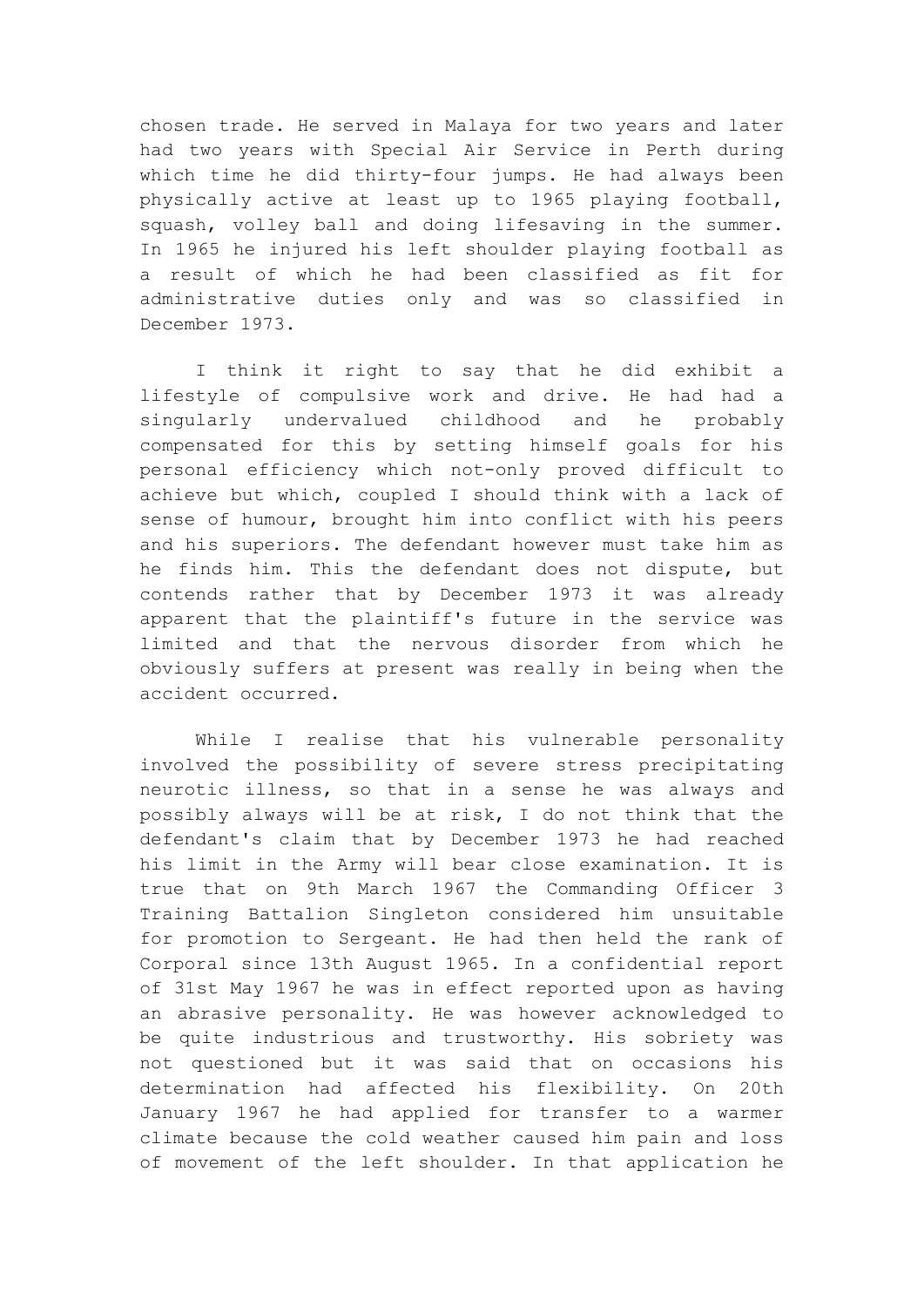referred to depression and crankiness when suffering with the pain which he associated with his football injury in 1965. It is noteworthy that the Commanding Officer's comments in supporting his application were that his conduct was good, attitude satisfactory and that he had good potential as a regimental duty instructor. It seems to me however that all of this in 1967 should be assessed in the light of the fact that by 13th December 1967 he held the temporary rank, of Sergeant with the Jungle Training Centre and was described by his Commanding Officer as very industrious and determined, always willing to take responsibility and displaying plenty of moral courage. It was noted that his man management was a little arbitrary. He was promoted to Sergeant on 7th February 1968. His next posting seems to have been that of Clerk (Administration) at Headquarters 3 Task Force, North Queensland Area. On 30th July 1971 he was reported as inexperienced as a sergeant clerk and while normally reliable to have a tendency sometimes to be rash in his decisions. His appearance, bearing and conduct were said to be good and it was said that he showed definite potential. On 1st February 1973 he was promoted to Staff Sergeant.

On 17th May 1973 he qualified for promotion to the rank of Warrant Officer Class 2. It is in the light of this history that I. am not prepared to find that, by December 1973 the plaintiff had reached his ceiling in the service or that the adverse opinions upon him expressed early in 1967 can properly lead to the inference that the accident of December 1973 made little change to his personality or prospects. I find that by December 1973 he had learned to cope with the disability to his right shoulder caused by the football injury in 1965. It is plain enough that he had a demanding and somewhat difficult personality which his superiors recognised but that he had compensating qualities which made him a useful N.C.O.

I turn to the fatal accident of May 1975. The plaintiff then held the temporary rank of Warrant Officer Class 2 to which he was promoted on 22nd. August 1974. Immediately before this promotion he was described by the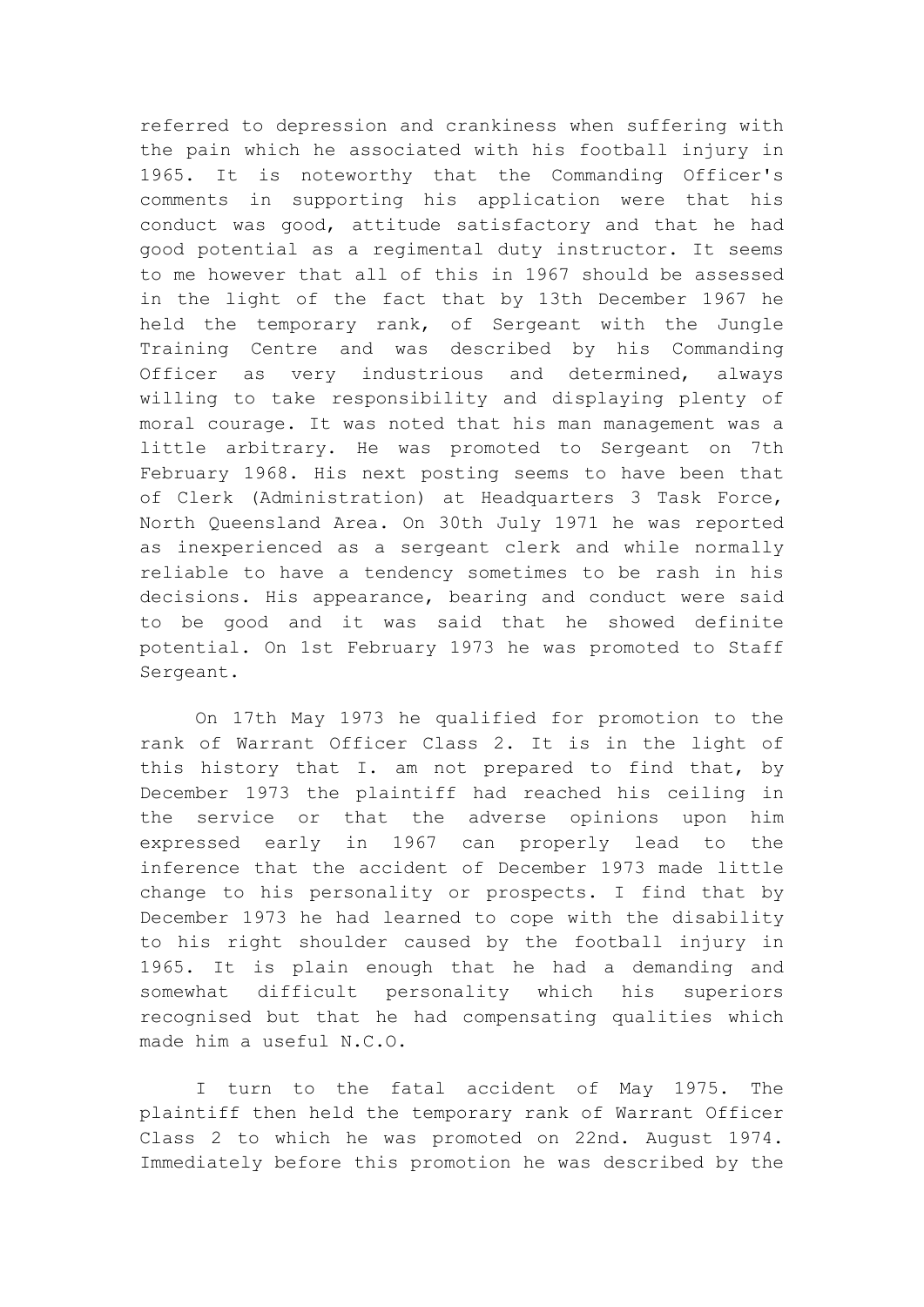Commanding Officer 23 Cadet Battalion as displaying enthusiasm, drive and ability as an instructor. Although he was severely reprimanded on 17th April 1975 for his part in the fatal accident by 30th July of that year his Commanding Officer felt able to recommend him for promotion to the substantive rank of Warrant Officer Class 2 describing him as showing keen interest in the training, of cadets and carrying out other allocated duties in a satisfactory manner. Reference was made to his aggressive personality and lack of tact but the assessment was that once he could overcome these problems he would make an excellent Senior N.C.O.

Now in attempting to assess the part played by the fatal accident in 1975 on his present condition it is I think highly significant that in a report of 22nd, April 1975 Dr. Wilton Carter of Ballarat demonstrates that all of the essential features of the plaintiff's present situation had emerged by early 1975.

The plaintiff's subsequent service history can for present purposes be dealt with shortly. He was poied to 9 Battalion Royal Queensland Regiment in July 1975. A report of 4th December of that year described him as having a pleasant sober personality although on occasions he tended to be tactless. It was said that he had shown great vigour in his initial approach to his posting as cadre staff member in Mary borough and it was recommended that he be considered for promotion to substantive Warrant Officer Class 2 in 1976. It was in the next year that his real troubles in the service started. It is apparent that he and his C.M.F. Company Commander did not get on and the report of 6th December 1976 is that he lacks tact and has the ability to get people off side because of that attribute. It was recommended that he serve in a regular unit before he could be assessed for future promotion. His own comments on this recommendation was that the report had been made by officers with whom he had had personality clashes and that it was unfair, unjust and biassed. The Commanding Officer confirmed the recommendation and noted that for some time the plaintiff had believed he was being victimised but that there was no substance in this belief. It is apparent from the file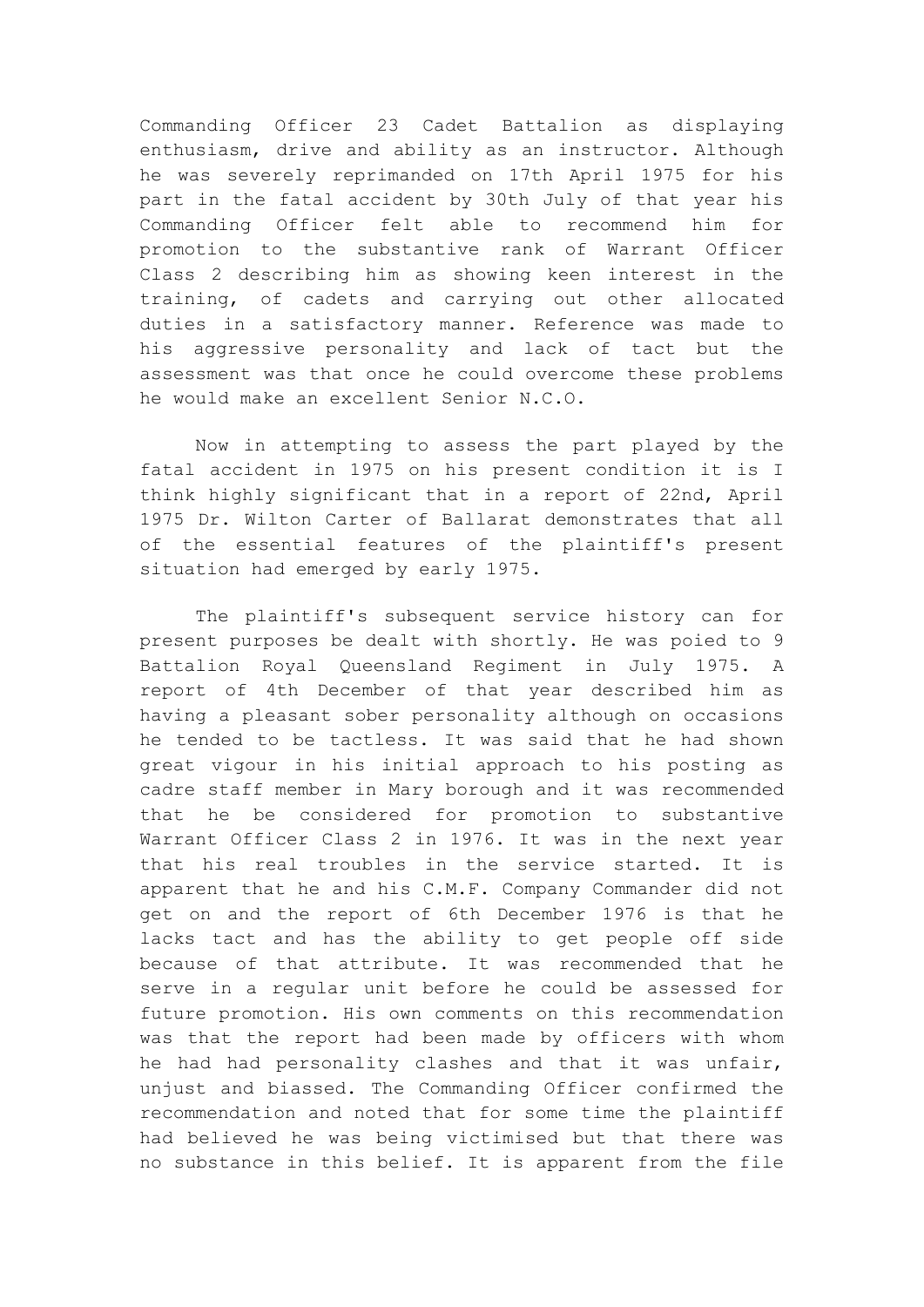that the Commanding Officer's views were accepted by the Directorate of Infantry which noted that the plaintiff should receive a formal warning of the likelihood of his being reduced to his substantive rank unless he improved. The Commanding Officer had directed that psychiatric advice be taken. It is clear from Dr. Arden's report of 4th March 1977 that he regarded the personality difficulty with the company commander at Mary borough as real and recommended that he be transferred to Bundaberg. On 25th November 1976 Dr. Parker took the view that something ought to be done about the company commander in question "if Walsh is the fourth Warrant Officer in succession who has had difficulty in coping with him." Dr. Parker made reference to the fact that the plaintiff had made five applications for redress of wrongs. The plaintiff was in fact transferred to Bundaberg but the position as I see it is that once launched on a train of thought in which he saw himself as victimised by his superiors he continued, unhappily, to exhibit the worst of his personality traits until finally, as I indicated much earlier in these reasons, he took his discharge from the service rather than accept the humiliation of being reverted to/his substantive rank. Now it is clear that throughout the period from late December 1973 to the present time he has exhibited much the same symptoms. They appeared to be reducing in seriousness when he sustained the slight blow to the head which precipitated their re-emergence. My personal assessment of him is very similar to that of Dr. Richards of 4th June 1971 when he described him as a genuine fellow of average intelligence who had had a minor depressive episode in the past (namely the effects of the football accident of 1965). At the time of Dr. Richards' report his serious personality disability had not come to the surface but it is clear to me and I so find that they did so almost immediately after the accident of December 1973.

I am now in a position to summarise my findings in relation to this long and complicated story.

(a) I find that the plaintiff had at all relevant times a vulnerable personality such as to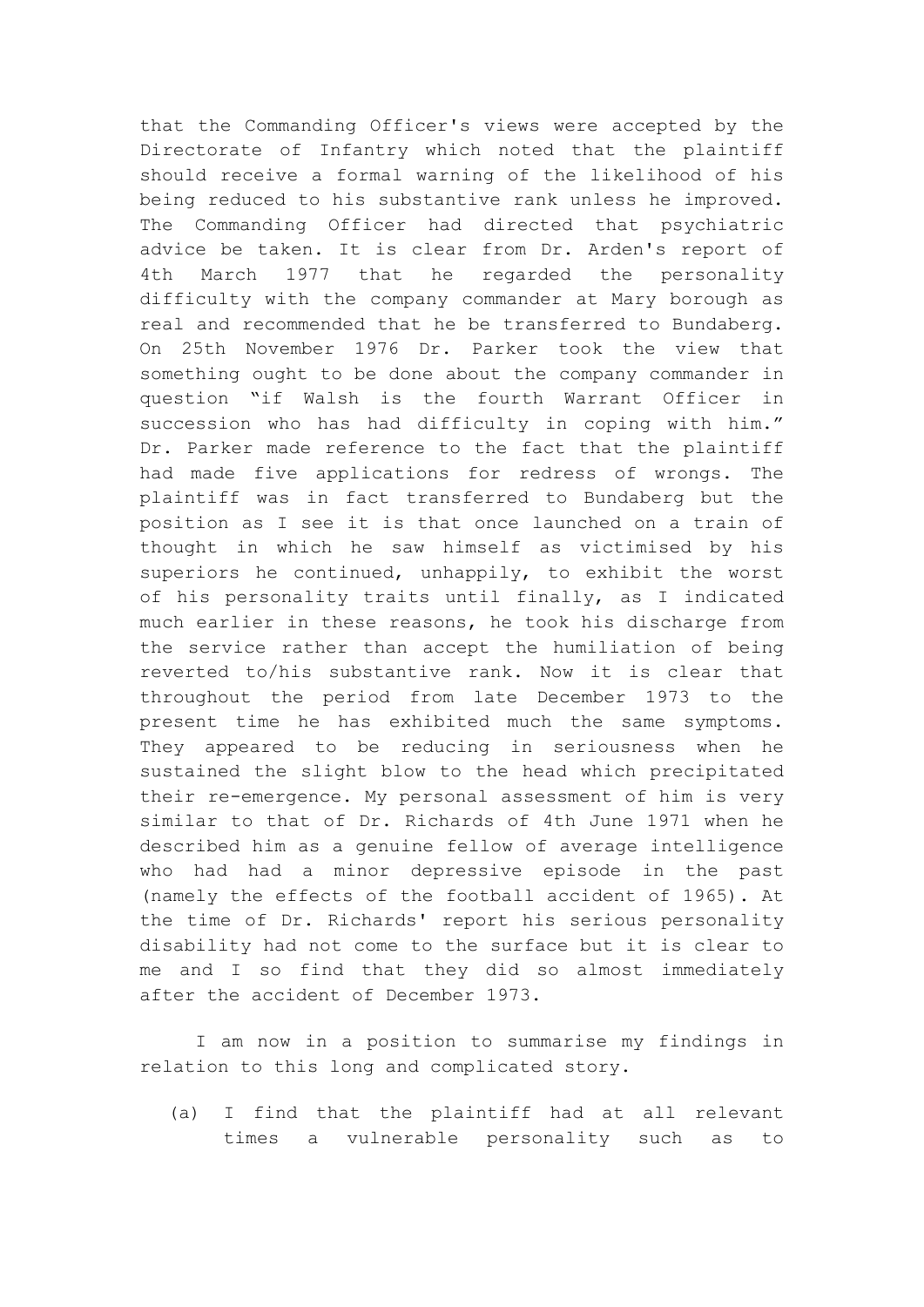predispose him to neurotic illness if subjected to an appropriate degree of stress.

- (b) In 1965 he suffered a football injury which resulted in pain and loss of movement of the right shoulder. I find that in the short term this led to a depressive state but he had recovered himself by December 1973.
- (c) I find that the collision of 23rd December 1973 resulted in soft tissue damage and possibly some trauma to one of the disc spaces (see Dr. Dewar's report of 31 January 1974). The initial symptoms of pain, discomfort and limitation of movement were natural consequences of this damage but they should long since have subsided. Unfortunately the vulnerable nature of his personality, which had already been subjected to stress in 1965, was such that a severe neurosis developed.
- (d) I accept the evidence of Dr. Milner that the symptoms of headache, depression and irritability induced, by the injuries of December 1973 (coupled with his underlying personality) caused the plaintiff to "over learn a generally neurotic pattern of behaviour"; and that this unfortunate and unhappy condition was, in effect, "kicked along" by the fatal accident of 1975.
- (e) I find that the injuries sustained on 23rd December 1973 as a result of the negligence of the defendant acted on the underlying personality of the plaintiff to produce a severe anxiety neurosis from which he still suffers. I find that the causal effect of the injuries he sustained in December 1973 was not superseded by the fatal accident of 1975.
- (f) I accept the view that there may be an element of compensation neurosis in his present situation. I also accept the view that his situation may be expected to improve as soon as this litigation is seen to be concluded. I accept the opinions which have been expressed that his long term prognosis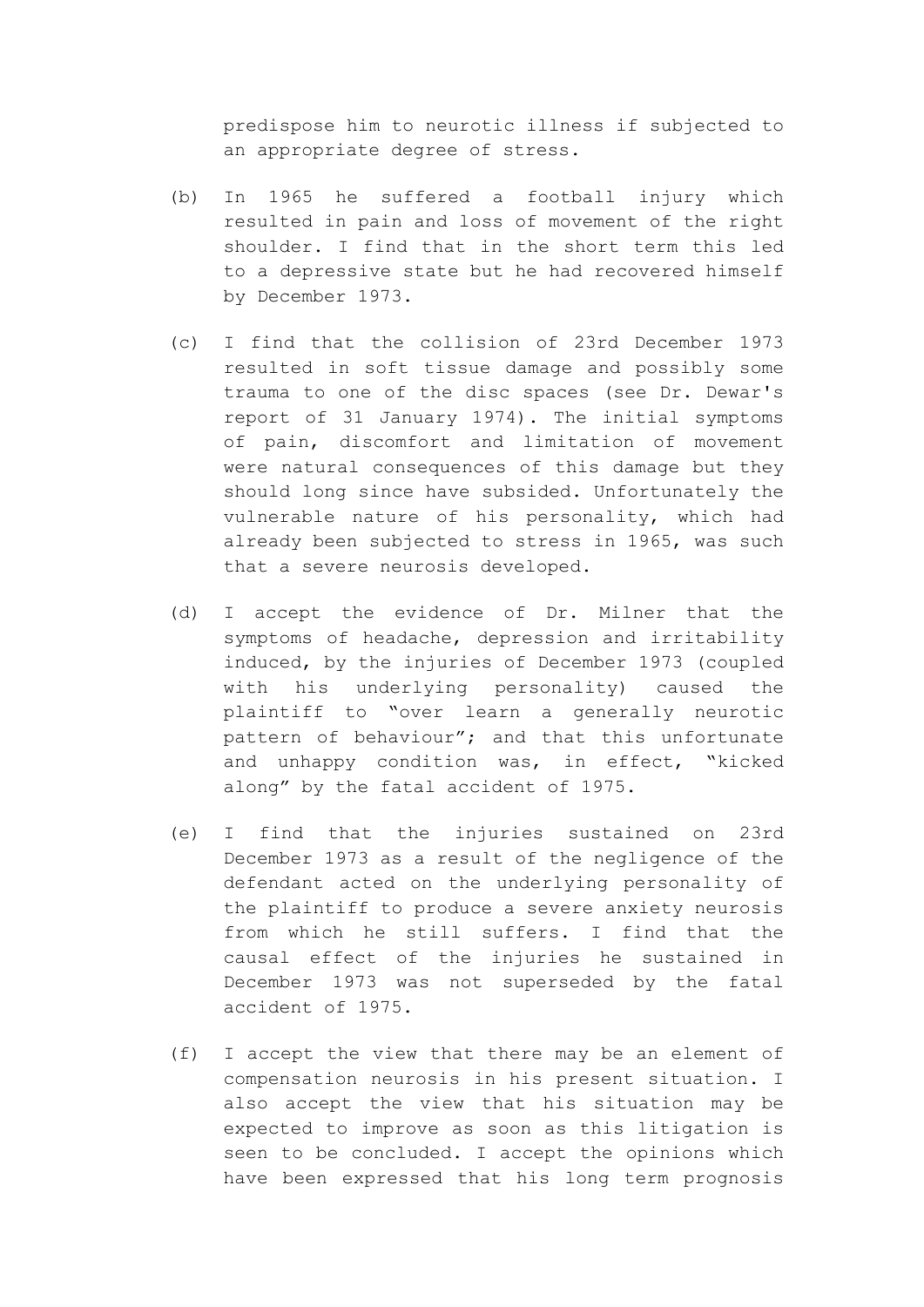should be good but it is apparent that, as Dr. Milner puts it, his management had generally been surgically excessive and psychiatrically inadequate. His best hope, once this litigation is concluded, of being put on the right road is to have fairly intensive psychiatric treatment of the right sort over a period of two to three months. Dr. Milner says that, he should be hospitalised for throe weeks with vigorous outpatient follow-up which would include two to three hours per week of psychiatric treatment and up to five hours per week of physiotherapy. I accept this evidence.

(g) I am of opinion that but for the unfortunate consequences of the accident his personality disorder would not have led to his retiring without reaching the substantive rank of Warrant Officer Class 2. The consequence of this is that he received a lump sum retirement benefit \$1342.60 less than he would have done had he retired at the same time in the substantive rank of Warrant Officer Class 2. In addition he has suffered a loss of \$5.62 per week in his retirement pay. The latter loss over say twenty years capitalised on the 8 percent table is of the order of \$2,500.

His psychiatric treatment will involve him in something of the order of three months loss of wages, his present annual rate being \$12,724. The cost of the follow-up psychiatric treatment is something of the order of \$60 per hour and the physiotherapy will cost \$18 to \$20 per hour. Thus a modest assessment of the cost of his follow-up treatment must approximate \$2,000 to which must be added the cost of his three weeks hospitalisation. His special damages are admitted in the sum of \$1,949. In addition he has had six and a half years of misery, considerable loss of self-esteem (important to any human being but particularly so to one who by reason of a deprived childhood felt a special need for achievement) and above all, while I have found that the prognosis is good, there is the possibility, of which account must be taken in assessing damages that, contrary to the best medical opinion he will not in fact make a good recovery.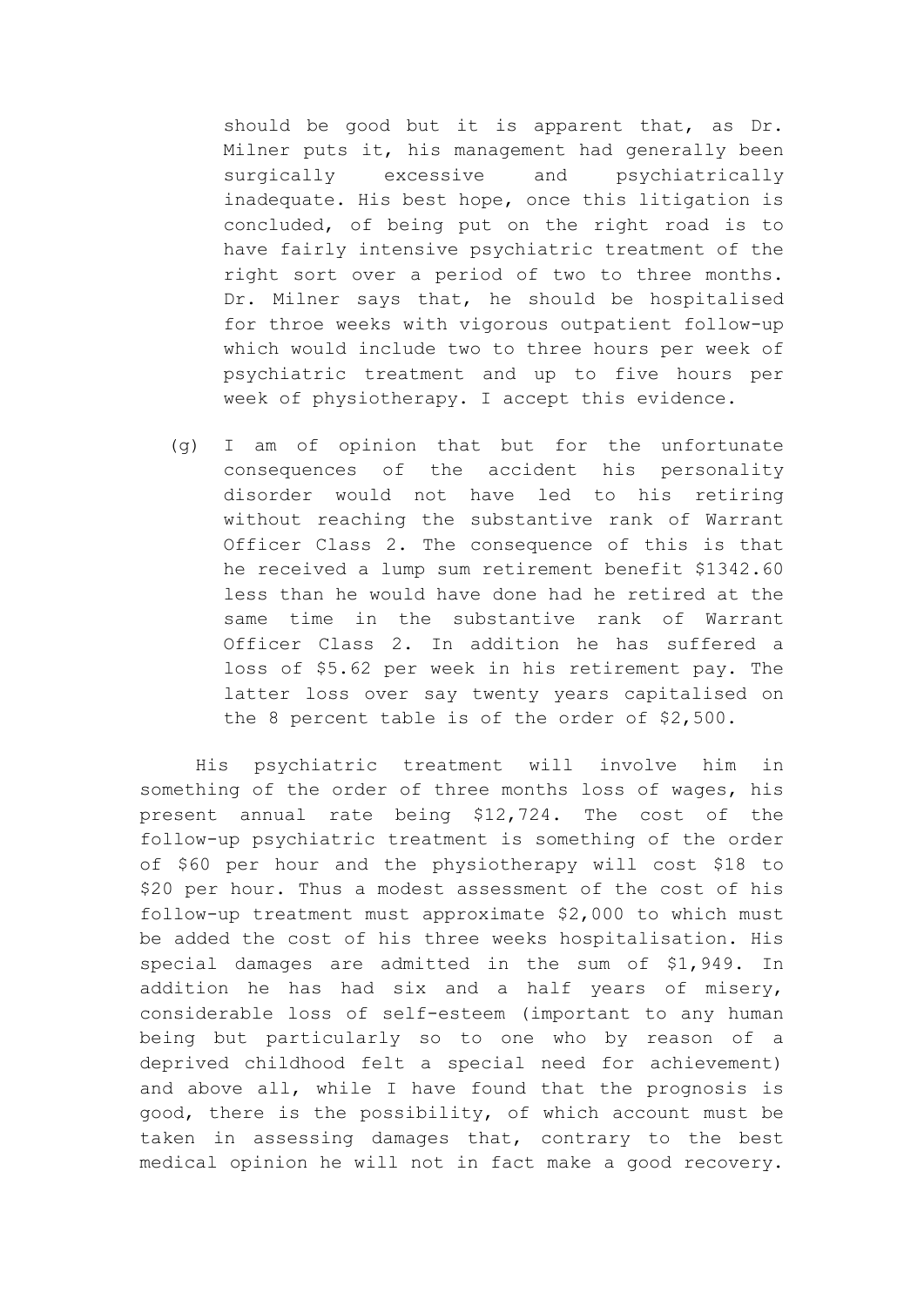Taking all these factors into account I assess his general damages at "25,000.

It is right that I indicate the law which I have sought to apply in relation both to his predisposition to neurotic illness and to the effects if any of the fatal accident of 1975. It is trite law that the defendant must take the plaintiff as he finds him. See e.g. Bourhill v. Young (1943) A.C. 92 at p. 109 per Lord Wright. This principle was not affected by The Wagon Mound (No. 1) (1961) A.C. 388. See Smith v. Leech Brain and Co. Ltd. (1962) 2 Q.B. 405 at p. 414 per Lord Parker C.J. but of course, the peculiar susceptibility of the plaintiff which leads to the defendant's liability may also have the effect of mitigating his damages if those resultant damages were in any event a probable occurrence. See e.g. Fleming on Torts (5th Edition) at p. 191. The question is whether, on the evidence, the conclusion should be reached that the plaintiff would probably have developed a neurotic illness at some relevant time. I am unable to make this finding. It is true that Dr. Milner whose evidence I have found generally helpful, did describe the degree of stress which was likely to lead to this result as moderate to severe and that he also expressed the opinion that the fatal accident of 1975 would have been a severe stress for the plaintiff. But with all respect to Dr. Milner it is after all only speculation to say that that accident coupled with his sense of responsibility for it was likely to precipitate a naurosis. What is demonstrated is that an accident in which he himself was physically injured did precipitate a neurosis.

The ultimate burden of proof is upon the plaintiff. See Purkess v. Crittenden (1965) 114 C.L.R. 164. It was for the defendant to introduce evidence, whether by cross-examination or in his own case to establish with some reasonable measure of precision not only the plaintiff's pre-existing condition (a fact upon which of course he himself relies), but as to the probability of its leading to a disabling neurosis independently of the defendant's negligence; ibid at p. 168. The form the plaintiff's neurosis takes lies as I understand it in a neurotic belief in the persistence and seriousness of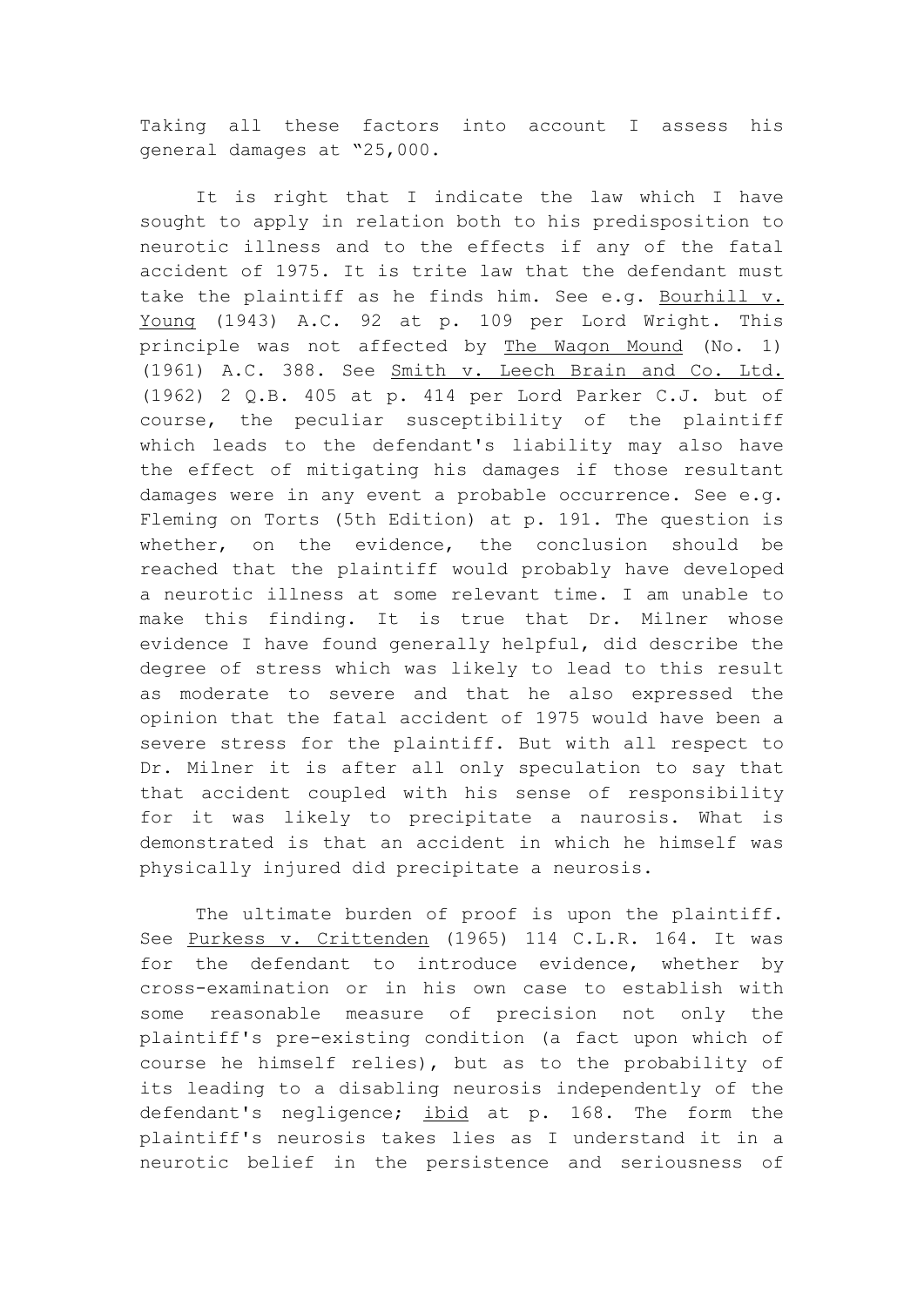symptoms which derive from the negligence of the defendant. This condition as I have said above was in existence when the accident occurred in 1975. The case does not therefore, resemble Edwards v. Hourigan (1968) Qd.R. 202 in which symptoms of the plaintiff's nervous disorder do not appear to have materialised before the subsequent event (the death of her husband) and where that event could be characterized as a new and independent cause of increase in or aggravation of the plaintiff's vulnerability. See at p. 209 per Matthews J. In the result, I am by no means satisfied either that the fatal accident of 1975 would probably have precipitated the plaintiff's neurosis if it had not already existed or, if it be in some way a co-operating cause of or aggravation of his present condition what part it plays. In such a situation the observations of Dixon C.J. in Watts v. Rake (1960) 108 C.L.R. 158 at p. 160 continue, in my respectful opinion, to be relevant. It is the defendant who should be required to do the disentangling. Cf. Purkess v. Crittenden (supra) at p. 171 per Windeyer  $J.$ 

There is a claim for interest which I approach on the following basis. I apportion the plaintiff's general damages over and above the particular items which I have mentioned approximately equally between the period up to trial and the future. This is because up to trial he has had as I indicated a miserable time while the uncertainties of the future form a substantial component of the balance of his general damages. His diminished lump sum on retirement and a small amount by way of reduced pension payments have accrued and I treat his special damages as having accrued progressively since December 1973. On the other hand this action has been pending either in the District Court or this Court for far too long and no explanation of that fact was really offered. While the licensed insurer was served in 1975 the defendant Carrier was not served until 1977. I propose therefore to allow interest from 1977 at 8 percent on the proportion of both general and special damages which I estimate to have accrued by then. I shall allow one year's interest on \$1,350 being his reduced retirement benefit and interest at 4 percent on the